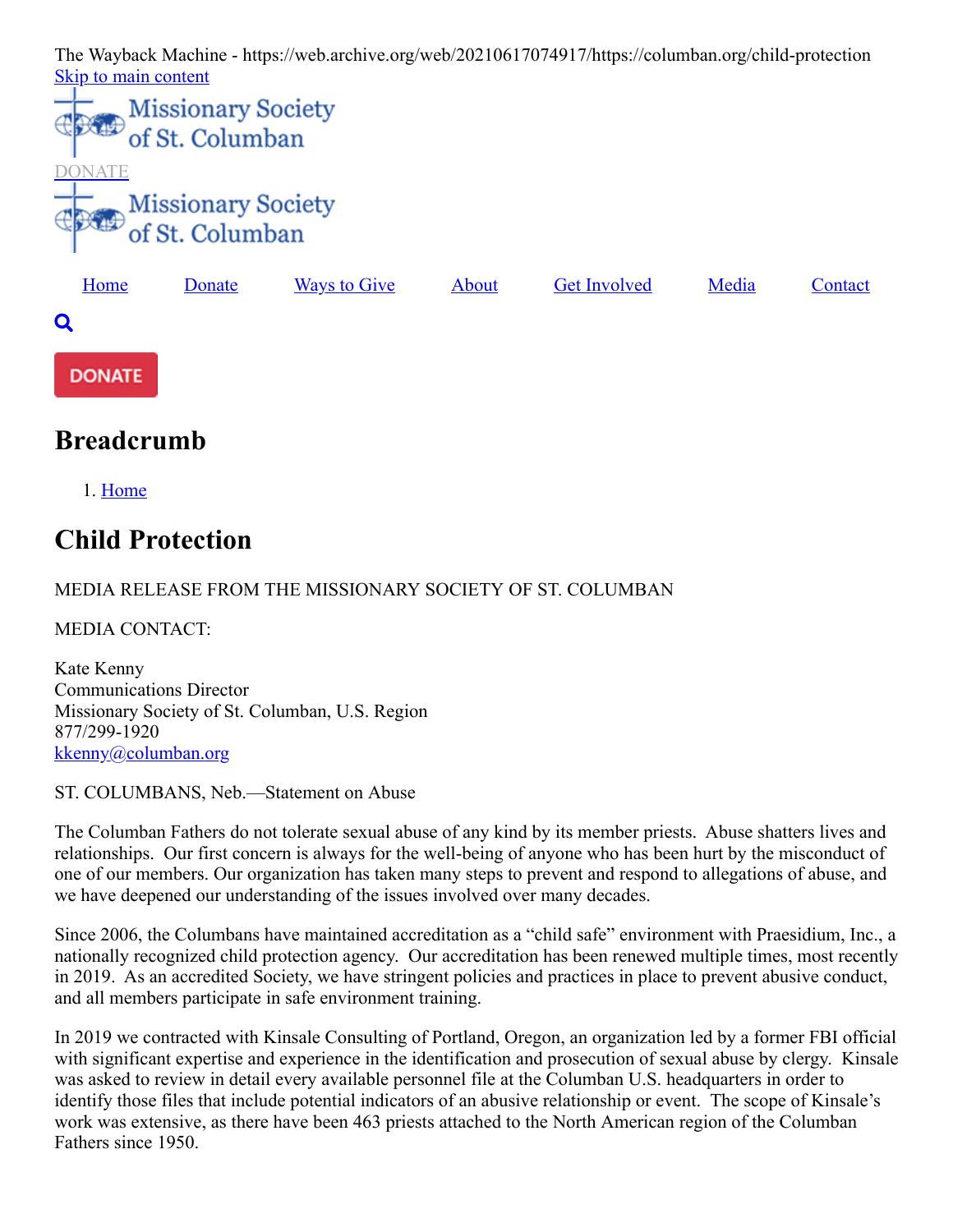Kinsale's findings were recently reported to and considered by our Review Board, comprised of a majority of independent lay professionals, to ensure that our disclosure arising from Kinsale's review is accurate and transparent.

The outcome of this comprehensive process is the attached list of names of Columban priests whom the Review Board has concluded were the subject of credible allegations of sexual abuse of a minor. A credible allegation was defined to be present where there is the *likelihood* that the accusation is true and that an incident of sexual abuse of a minor has occurred.

The information written here reflects what we know today. It is possible, of course, that claims of abuse may yet be brought forward. We will follow our written policy in all such cases. Anyone having a report of abuse is asked to telephone our Victim Assistance contact at 402-397-2477 or email [swemhoff@me.com](https://web.archive.org/web/20210617074917/mailto:swemhoff@me.com).

In addition, there are names of certain deceased Columban priests not being disclosed at this time, either because allegations about them remain under investigation or they are the subject of pending legal proceedings. If further investigation results in a conclusion that credible allegations are present, or when legal proceedings are concluded, those names will be added to the list. In some cases, files have also been turned over to Columban leaders in other countries for their investigation and follow up action.

We share this information to assist with the healing of those who have been hurt by the actions of members of the Columban Society. We are saddened and ashamed to acknowledge this part of our history. We apologize to all victims, families, and communities who have been hurt by the actions of a Columban priest. We recommit ourselves to be instruments of Christ's love and healing mercy.

| <b>Name</b>                 | Credible accusations and date of alleged<br>conduct, if known | <b>Current Status</b>                                  |
|-----------------------------|---------------------------------------------------------------|--------------------------------------------------------|
|                             | Francis Byrne Multiple, 1973                                  | Left the community and ministry 1976;<br>deceased 2011 |
| John Crafton Single, 1960's |                                                               | Deceased 1989                                          |
| Thomas<br>Glennon           | Single, pre-1990                                              | Restricted from public ministry since 1992             |
| Joseph<br>Hanrahan          | Single, $1976$                                                | Deceased 1990                                          |
| Francis<br>Keaney           | Multiple, 1980's                                              | Deceased 2018                                          |
|                             | Robert Lamby Multiple, 1970's                                 | Left the community 2000; deceased 2002                 |
| Michael<br>McCourt          | $\text{Single}, 1940$                                         | Deceased 1977                                          |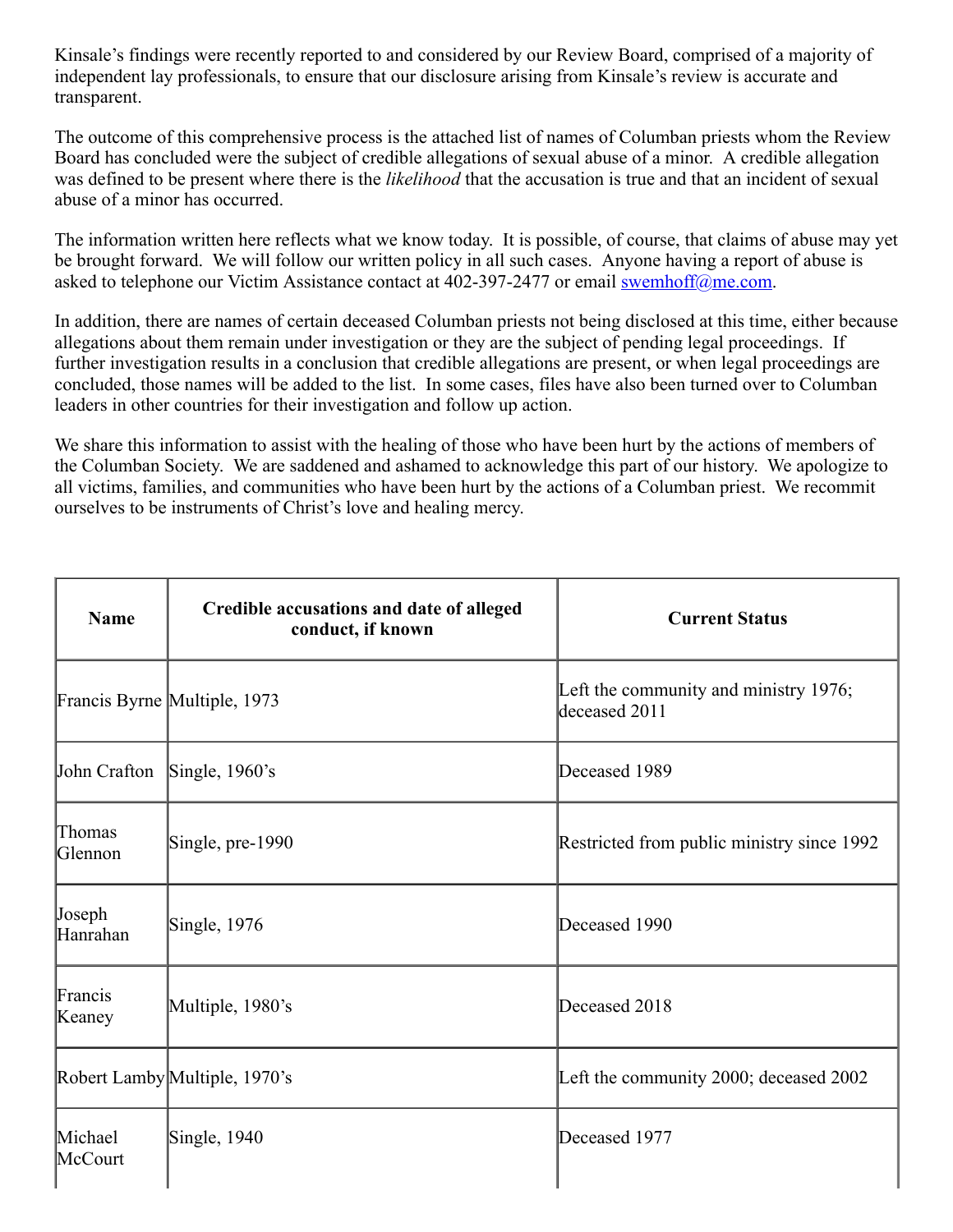\*List compiled as of February 15, 2021. Our process will continue and this list will be updated as appropriate.

#### DOCS/2599891.1

#### ### 31 ###

About the Columbans: The Missionary Society of St. Columban, also known as the Columban Fathers, is a Catholic missionary society that was founded in 1918 to proclaim and witness to the Good News of Jesus Christ. The Society seeks to establish the Catholic Church where the Gospel has not been preached, help local churches evangelize their laity, promote dialogue with other faiths, and foster among all baptized people an awareness of their missionary responsibility.

The Society's U.S. headquarters are based in Bellevue, Neb., which is south of Omaha.

## **STAY CONNECTED**

Sign up to receive the Daily Prayer, Weekly Prayer, Monthly eNewsletter or other news and information from the Columban Fathers.

\* All Fields Required.

Email Address \*

First Name \*

Last Name \*

#### **Email Newsletters**

**Daily Prayer** 

- **Weekly Prayer**
- Monthly eNewsletter

Subscribe

- [columban.org](https://web.archive.org/web/20210617074917/https://columban.org/)
- [mission@columban.org](https://web.archive.org/web/20210617074917/mailto:mission@columban.org)
- $\cdot$  [877-299-1920](tel:18772991920)
- [U.S. Region Headquarters](https://web.archive.org/web/20210617074917/https://www.google.com/maps/place/1902+Calhoun+St,+Bellevue,+NE+68005/@41.1407111,-95.9069383,17z/data=!3m1!4b1!4m5!3m4!1s0x8793880f45e3a58b:0xb7d72928f4194d79!8m2!3d41.1407111!4d-95.9047496) 1902 N Calhoun St St. Columbans, NE 68056

[facebook](https://web.archive.org/web/20210617074917/https://www.facebook.com/ColumbanFathers) [twitter](https://web.archive.org/web/20210617074917/https://twitter.com/ColumbanFathers) [instagram](https://web.archive.org/web/20210617074917/https://www.instagram.com/columbanfathers/) [youtube](https://web.archive.org/web/20210617074917/https://www.youtube.com/user/ColumbanFathers)